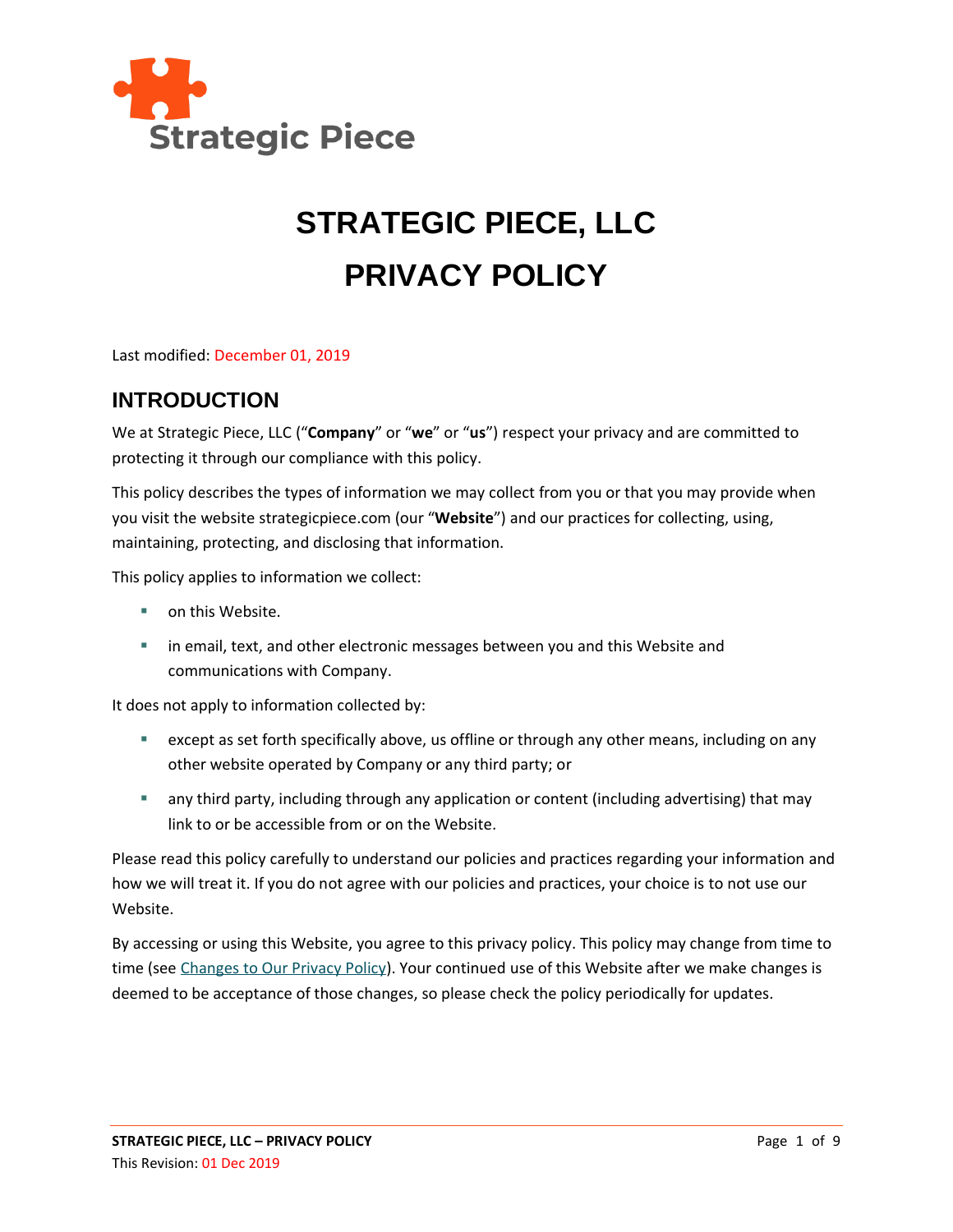

#### **CHILDREN UNDER THE AGE OF 13**

Our Website is not intended for children under 13 years of age. No one under age 13 may provide any personal information to or on the Website. We do not knowingly collect personal information from children under 13. If you are under 13, do not use or provide any information on this Website or on or through any of its features, register on the Website, make any purchases through the Website, use any of the interactive or public comment features of this Website or provide any information about yourself to us, including your name, address, telephone number, email address, or any screen name or user name you may use. If we learn we have collected or received personal information from a child under 13 without verification of parental consent, we will delete that information. If you believe we might have any information from or about a child under 13, please contact us a[t info@strategicpiece.com](mailto:info@strategicpiece.com)

## **INFORMATION WE COLLECT ABOUT YOU AND HOW WE COLLECT IT**

We collect several types of information from and about users of our Website, including information:

- by which you may be personally identified, such as name, user id, postal address, e-mail address, telephone number, or any other identifier by which you may be contacted online or offline ("**personal information**");
- that is about you but individually does not identify you; and/or
- about your internet connection, the equipment you use to access our Website, and usage details.

We collect this information:

- **E** Directly from you when you provide it to us.
- **EXECT Automatically as you navigate through the site. Information collected automatically may include** usage details, IP addresses, and information collected through cookies or web beacons.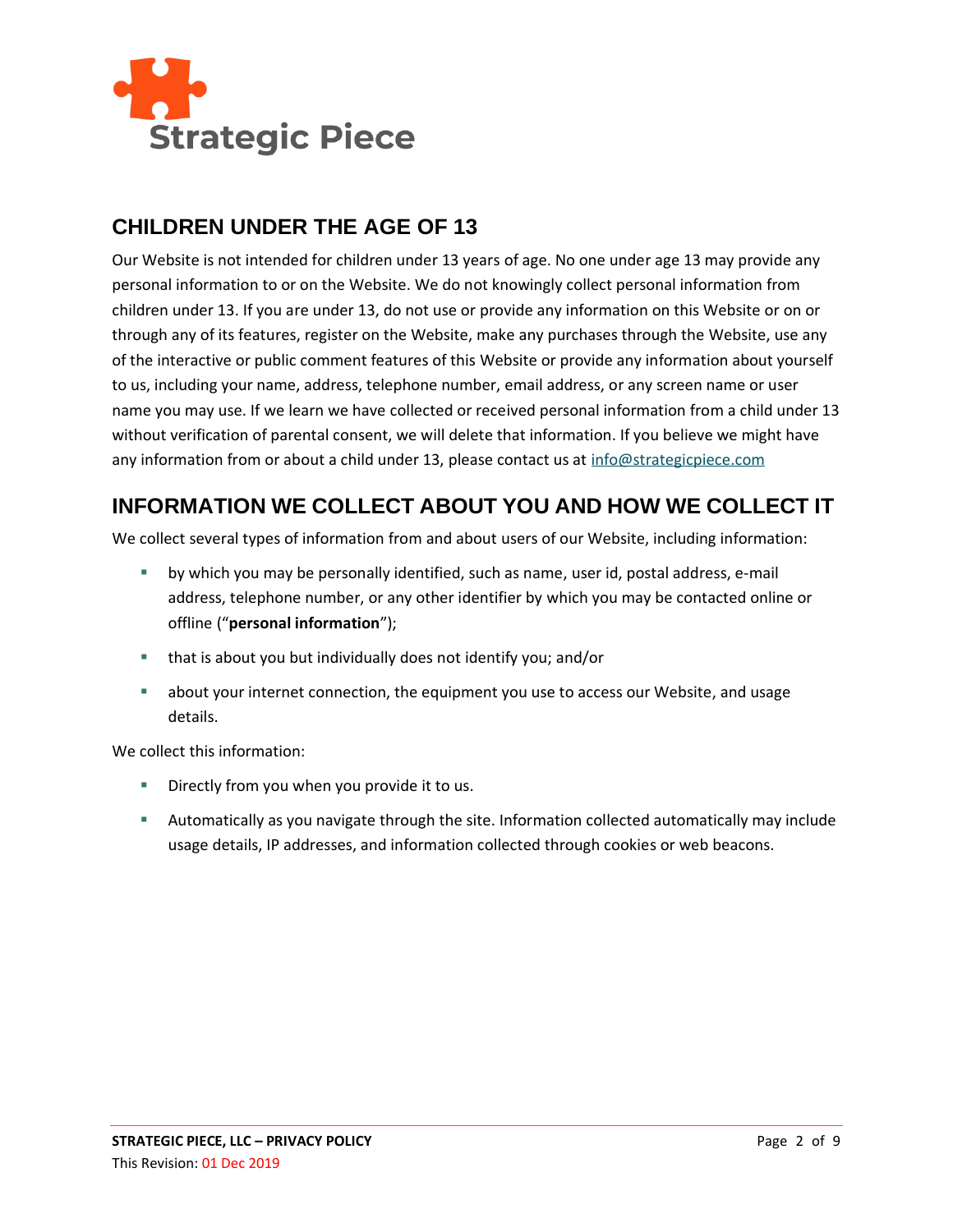

#### **INFORMATION YOU PROVIDE TO US**

The information we collect on or through our Website may include:

- information that you provide by filling in forms on our Website. This includes information provided at the time of registering to use our Website, subscribing to our service, posting material, or requesting further services. We may also ask you for information when you enter a contest or promotion sponsored by us, if any, and when you report a problem with our Website.
- records and copies of your correspondence (including email addresses), if you contact us.
- **E** details of transactions you carry out through our Website and of the fulfillment of your orders. You may be required to provide financial information before placing an order through our Website.
- responses you provide to surveys that we conduct through our Website.
- your search queries on the Website.

You also may provide information to be published or displayed (hereinafter, "**posted**") on public areas of the Website or transmitted to other users of the Website or third parties (collectively, "**User Contributions**"). Your User Contributions are posted on and transmitted to others at your own risk.

#### **INFORMATION WE COLLECT THROUGH AUTOMATIC DATA COLLECTION TECHNOLOGIES**

As you navigate through and interact with our Website, we may use automatic data collection technologies to collect certain information about your equipment, browsing actions, and patterns, including:

- Details of your visits to our Website, including traffic data, location data, logs, and other communication data and the resources that you access and use on the Website.
- **EXEDENT INTO THE INTERT INTERT ADDET** Information, including your IP address, operating system, and browser type.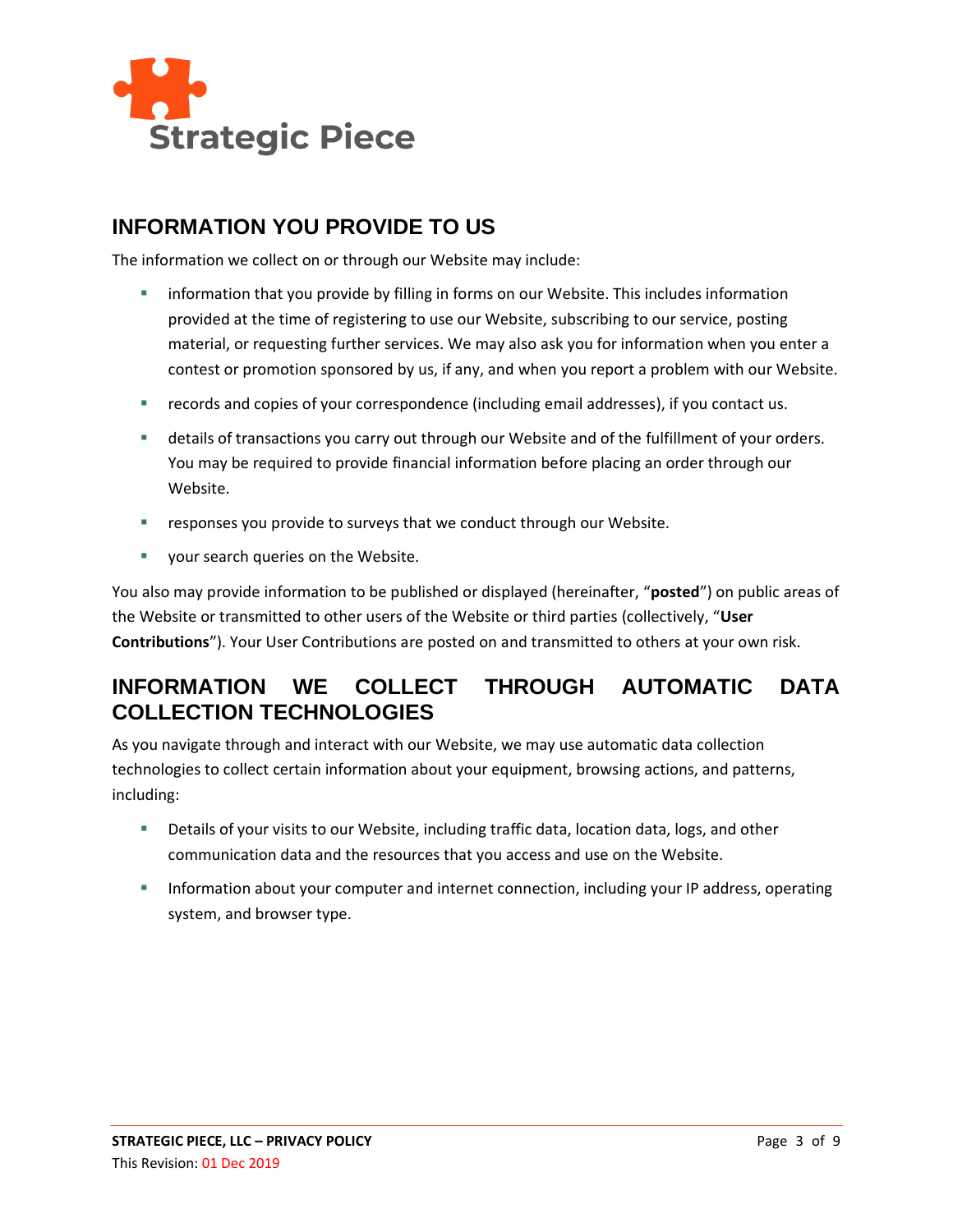

The information we collect automatically is statistical data and does not include personal information, but we may maintain it or associate it with personal information we collect in other ways. It helps us to improve our Website and to deliver a better and more personalized service, including by enabling us to:

- Estimate our audience size and usage patterns.
- Store information about your preferences, allowing us to customize our Website according to your individual interests.
- Speed up your searches.
- Recognize you when you return to our Website.

The technologies we use for this automatic data collection may include:

- **Cookies (or browser cookies).** A cookie is a small file placed on the hard drive of your computer. You may refuse to accept browser cookies by activating the appropriate setting on your browser. However, if you select this setting you may be unable to access certain parts of our Website. Unless you have adjusted your browser setting so that it will refuse cookies, our system will issue cookies when you direct your browser to our Website.
- **EXECT Flash Cookies.** Certain features of our Website may use local stored objects (or Flash cookies) to collect and store information about your preferences and navigation to, from, and on our Website. Flash cookies are not managed by the same browser settings as are used for browser cookies. For information about managing your privacy and security settings for Flash cookies, see [Choices About How We Use and Disclose Your Information.](#page-5-0)
- **Web Beacons.** Pages of our Website and our e-mails may contain small electronic files known as web beacons (also referred to as clear gifs, pixel tags, and single-pixel gifs) that permit the Company, for example, to count users who have visited those pages or opened an email and for other related website statistics (for example, recording the popularity of certain website content and verifying system and server integrity).

We do not collect personal information automatically, but we may tie this information to personal information about you that we collect from other sources or you provide to us.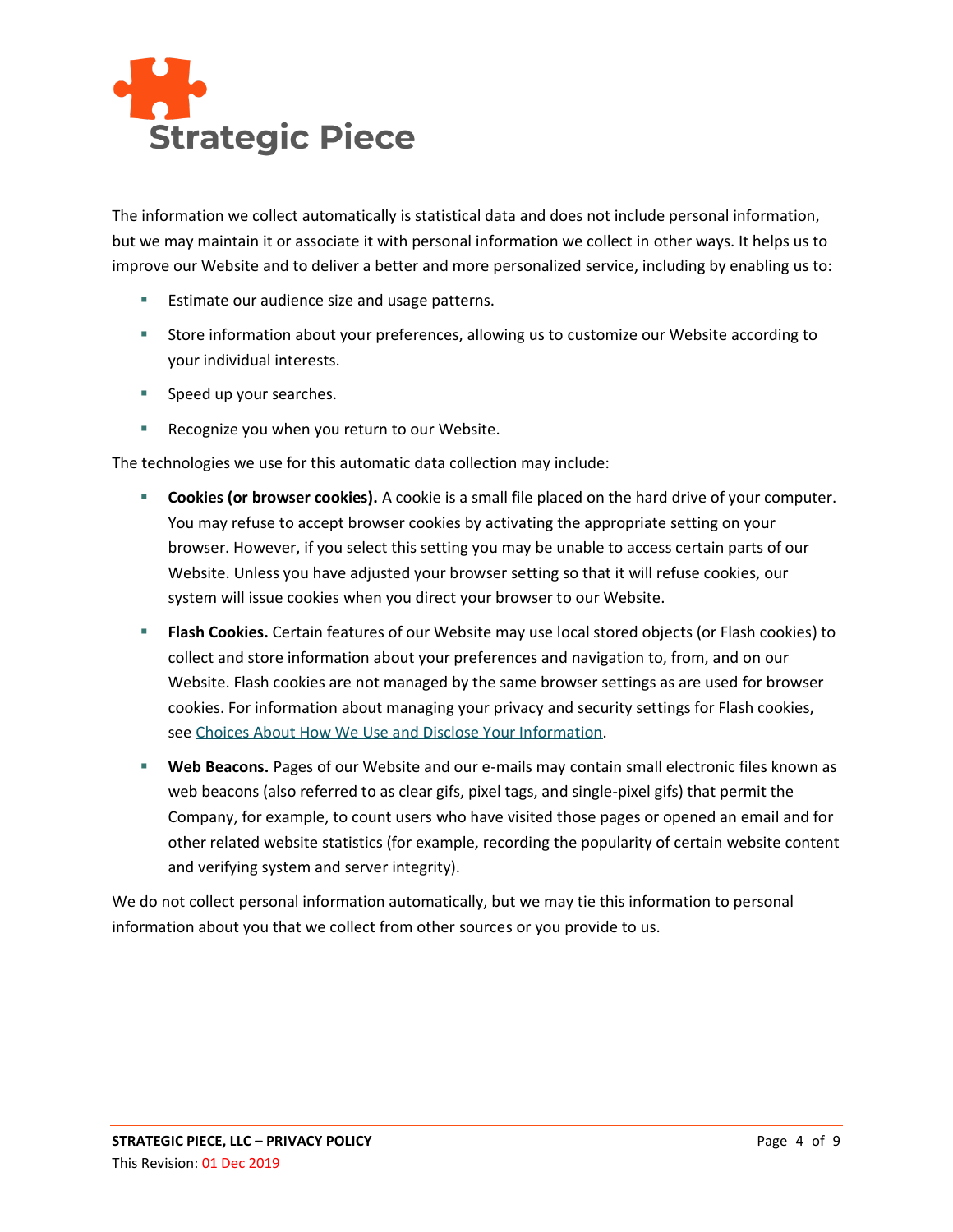

#### **THIRD-PARTY USE OF COOKIES AND OTHER TRACKING TECHNOLOGIES**

Some content or applications, including advertisements, on the Website are served by third parties, including advertisers, ad networks and servers, content providers, and application providers. These third parties may use cookies alone or in conjunction with web beacons or other tracking technologies to collect information about you when you use our website. The information they collect may be associated with your personal information or they may collect information, including personal information, about your online activities over time and across different websites and other online services. They may use this information to provide you with interest-based (behavioral) advertising or other targeted content.

We do not control these third parties' tracking technologies or how they may be used. If you have any questions about an advertisement or other targeted content, you should contact the responsible provider directly. For information about how you can opt out of receiving targeted advertising from many providers, see [Choices About How We Use and Disclose Your Information.](#page-5-0)

## **HOW WE USE YOUR INFORMATION**

We use information that we collect about you or that you provide to us, including any personal information:

- to present our Website and its contents to you.
- to provide you with information, products, or services that you request.
- to fulfill any other purpose for which you provide it.
- to carry out our obligations and enforce our rights arising from any contracts entered into between you and us, including for billing and collection.
- to notify you about changes to our Website or any products or services we offer or provide though it.
- to allow you to participate in interactive features on our Website.
- in any other way we may describe when you provide the information.
- for any other purpose with your prior consent.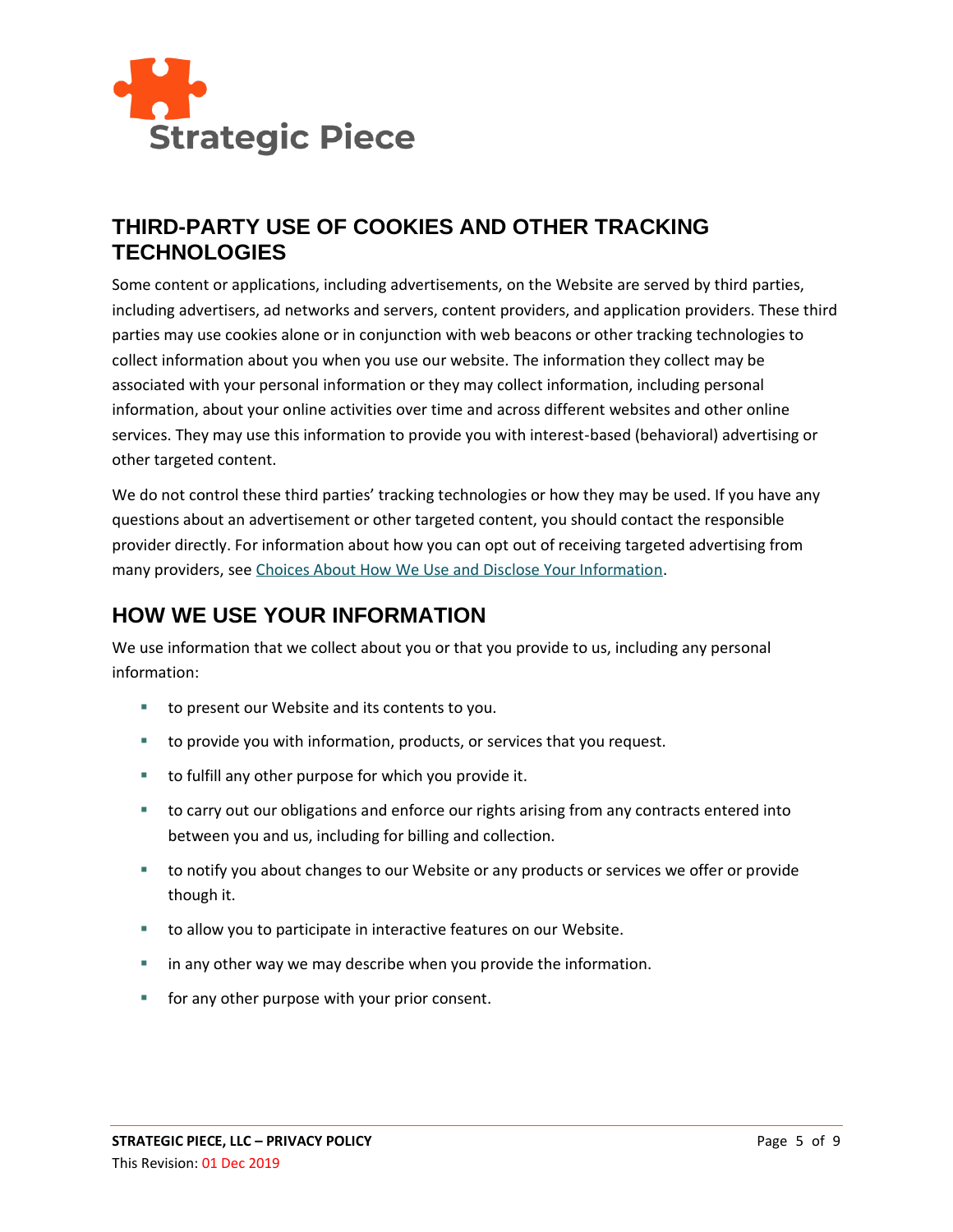

### **DISCLOSURE OF YOUR INFORMATION**

We may disclose aggregated information about our users, and information that does not identify any individual, without restriction.

We may disclose personal information that we collect or you provide as described in this privacy policy:

- to contractors, service providers, and other third parties we use to support our business and who are bound by contractual obligations to keep personal information confidential and use it only for the purposes for which we disclose it to them.
- to a buyer or other successor in the event of a merger, divestiture, restructuring, reorganization, dissolution, or other sale or transfer of some or all of the Company's assets, whether as a going concern or as part of bankruptcy, liquidation, or similar proceeding, in which personal information held by the Company about our Website users is among the assets transferred.
- to fulfill the purpose for which you provide it.
- for any other purpose disclosed by us when you provide the information.
- with your prior consent.

We may also disclose your personal information:

- to comply with any court order, law, or legal process, including to respond to any government or regulatory request.
- to enforce or apply our Terms of Use and other agreements, including for billing and collection purposes.
- <span id="page-5-0"></span>**■** if we believe disclosure is necessary or appropriate to protect the rights, property, or safety of the Company, our customers, or others. This includes exchanging information with other companies and organizations for the purposes of fraud protection and credit risk reduction.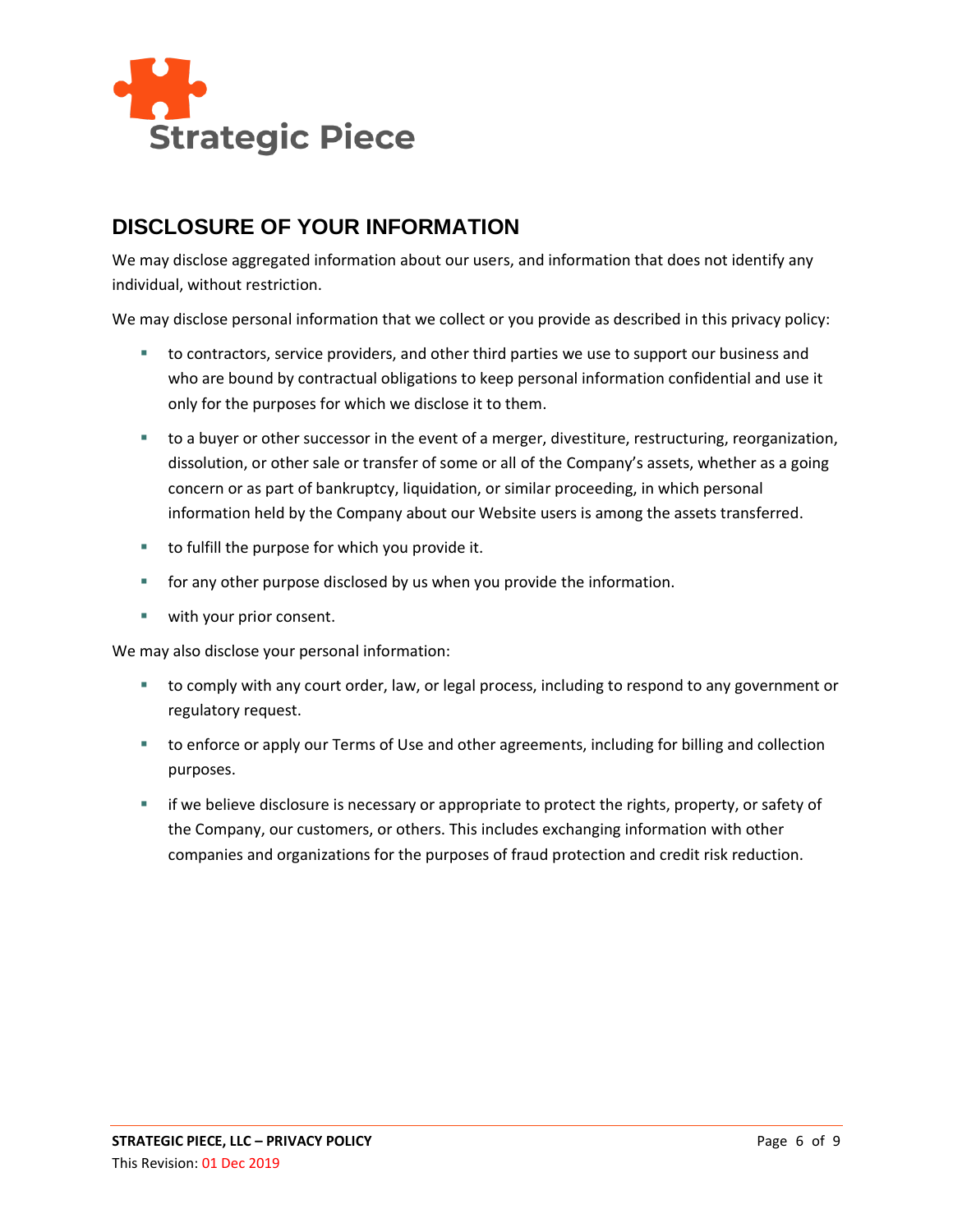

### **CHOICES ABOUT HOW WE USE AND DISCLOSE YOUR INFORMATION**

We strive to provide you with choices regarding the personal information you provide to us. We have created mechanisms to provide you with the following control over your information:

- **Tracking Technologies and Advertising.** You can set your browser to refuse all or some browser cookies, or to alert you when cookies are being sent. To learn how you can manage your Flash cookie settings, visit the Flash player settings page on Adobe's website. If you disable or refuse cookies, please note that some parts of this site may then be inaccessible or not function properly.
- **Promotional Offers from the Company.** If you do not wish to have your contact information used by the Company to promote our own or third parties' products or services, you can opt-out by sending us an email stating your request to info@strategicpiece.com. If we have sent you a promotional email, you may send us a return email asking to be omitted from future email distributions.
- We do not control third parties' collection or use of your information to serve interest-based advertising. However, these third parties may provide you with ways to choose not to have your information collected or used in this way. You can opt out of receiving targeted ads from members of the Network Advertising Initiative ("**NAI**") on the NAI website.

## **ACCESSING AND CORRECTING YOUR INFORMATION**

You can review and change your personal information by sending us an email to [info@strategicpiece.com](mailto:info@strategicpiece.com) to request access to, correct or delete any personal information that you have provided to us. We may not accommodate a request to change information if we believe the change would violate any law or legal requirement or cause the information to be incorrect.

If you delete your User Contributions from the Website, copies of your User Contributions may remain viewable in cached and archived pages or might have been copied or stored by other Website users. Proper access and use of information provided on the Website, including User Contributions, is governed by our Terms of Use.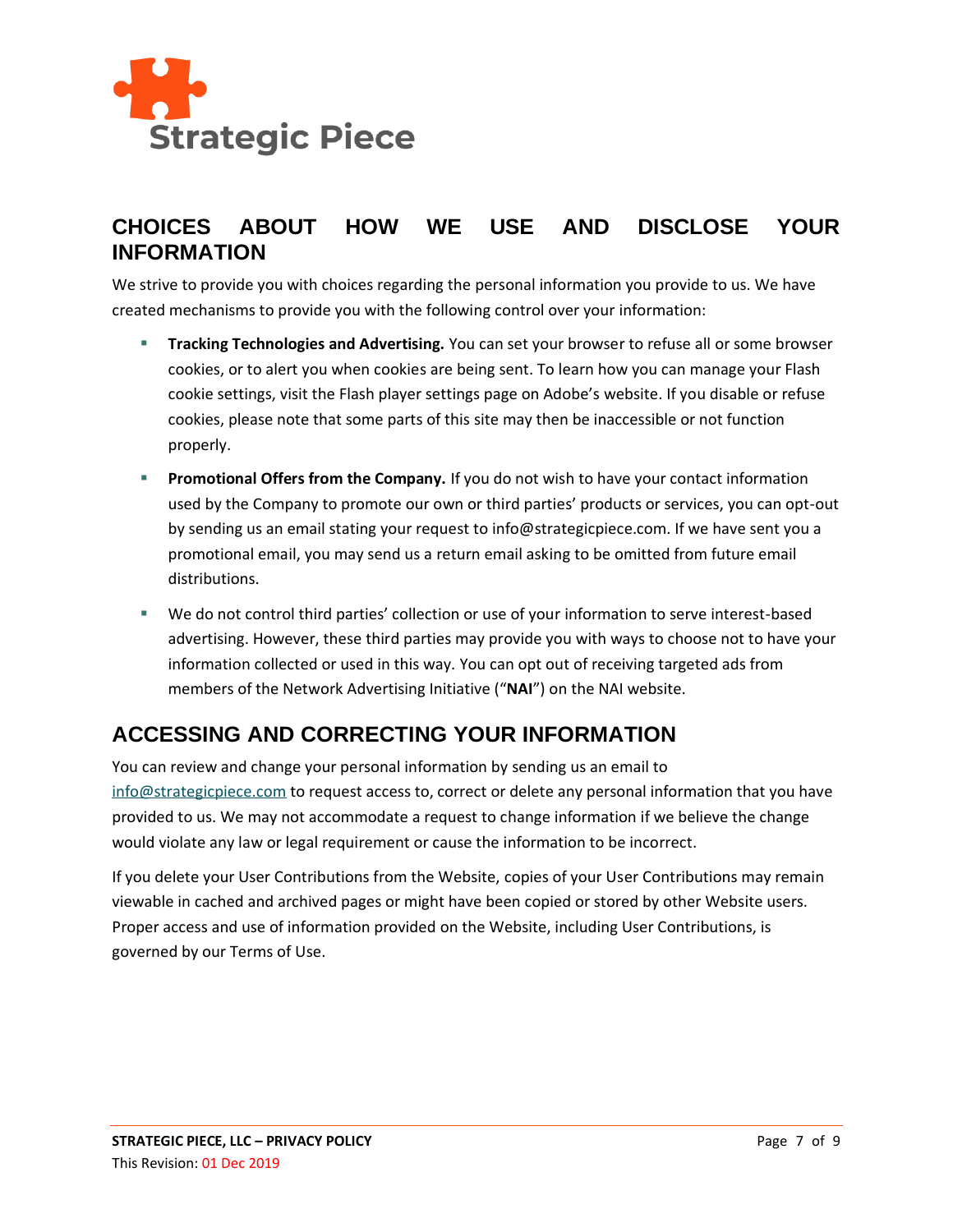

## **YOUR CALIFORNIA PRIVACY RIGHTS**

California Civil Code Section § 1798.83 permits users of our Website that are California residents to request certain information regarding our disclosure of personal information to third parties for their direct marketing purposes. To make such a request, please send an email to info@strategicpiece.com

## **DATA SECURITY**

We have implemented measures designed to secure your personal information from accidental loss and from unauthorized access, use, alteration, and disclosure. All information you provide to us is stored on our secure servers behind firewalls. Any payment transactions will be encrypted using SSL technology.

The safety and security of your information also depends on you. Where we have given you (or where you have chosen) a password for access to certain parts of our Website, you are responsible for keeping this password confidential. We ask you not to share your password with anyone. We urge you to be careful about giving out information in public areas of the Website like message boards. The information you share in public areas may be viewed by any user of the Website.

<span id="page-7-0"></span>Unfortunately, the transmission of information via the Internet is not completely secure. Although we do our best to protect your personal information, we cannot guarantee the security of your personal information transmitted to our Website. Any transmission of personal information is at your own risk. We are not responsible for circumvention of any privacy settings or security measures contained on the Website.